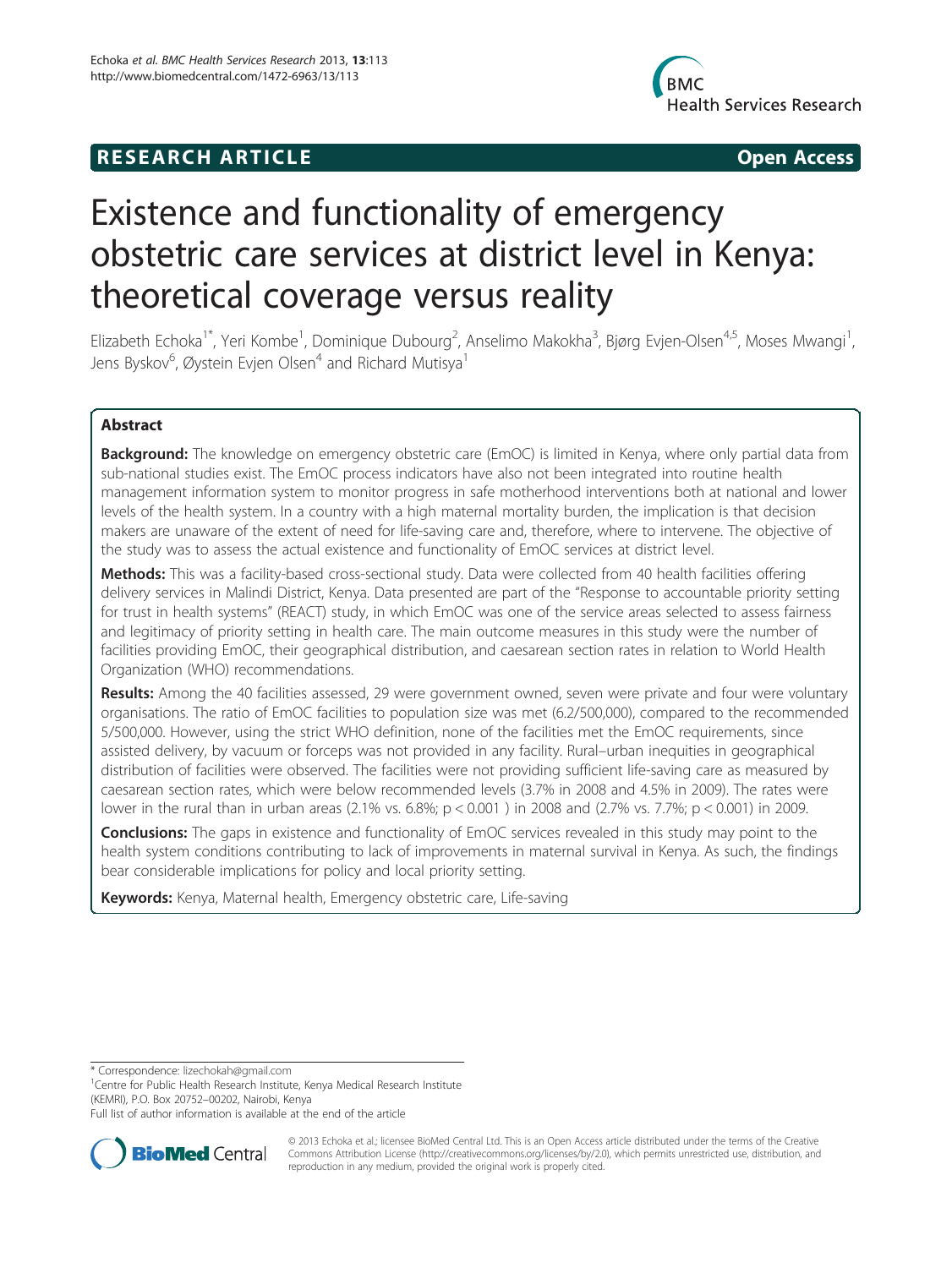## Background

Amid recognition that too many women die during pregnancy, childbirth and postpartum, the health system in Kenya continues to face challenges that may be contributing to lack of improvements in maternal survival. Recent estimates indicate that the maternal mortality ratio (MMR) remains unacceptably high, at 488 maternal deaths per 100,000 live births [\[1\]](#page-7-0). Kenya was also among the 11 countries contributing to 65% of all maternal deaths on a global scale in 2008, and one of the 23 countries in sub-Saharan Africa making insufficient progress towards Millennium Development Goal Five [\[2](#page-7-0)]. At this level of magnitude, improvements in maternal survival by 2015 present a key challenge.

There is evidence suggesting that most maternal deaths occurring in developing countries could be reduced if all women had access to interventions for treating complications that arise during pregnancy, childbirth and postpartum. This evidence reinforces the centrality of emergency obstetric care (EmOC) [\[3-10](#page-7-0)] in reducing maternal mortality. EmOC consist of a package of life-saving interventions or signal functions that include administration of parenteral antibiotics, uterotonic drugs, parenteral anticonvulsants, manual removal of placenta, removal of retained products of conception, assisted vaginal delivery by application of vacuum or forceps, neo-natal resuscitation, blood transfusion and caesarean section [[10](#page-7-0)]. To describe the functionality and capacity of health systems in addressing life-threatening obstetric complications, a set of process indicators exist [[10,11](#page-7-0)]. The indicators are based on the understanding that to reduce maternal deaths, obstetric services must be available and used by pregnant women. Table 1 shows the six EmOC process indicators issued in 1997 [[11](#page-7-0)] with modifications on recommended level and the two new additional ones issued in 2009 [\[10](#page-7-0)].

It is recommended that countries that intend to reduce maternal mortality should attempt to include EmOC process indicators into routine health management information systems to track progress in safe motherhood both nationally and at the lower levels of the health system [\[10,11](#page-7-0)]. However, the indicators are not routinely used in many countries. This includes Kenya, where only partial data from sub-national studies exist [\[12,13](#page-7-0)]. Although EmOC process indicators have been in existence since 1997, monitoring progress in maternal health goals in Kenya has relied heavily on the MMR, albeit the complexities surrounding this indicator [[14-16](#page-8-0)]. Lack of sufficient information on obstetric care in Kenya may suggest that in a country with a high burden of maternal mortality, policy and decision makers are often unaware of the extent of need and, therefore, where to intervene. Another challenge is that obstetric care in Kenya is presented as a "crude" coverage, not taking into account the actual care provided in the

| Table 1 Emergency obstetric care indicators, questions |  |  |
|--------------------------------------------------------|--|--|
| and acceptable levels                                  |  |  |

| and acceptable levels                                          |                                                                                                   |  |  |
|----------------------------------------------------------------|---------------------------------------------------------------------------------------------------|--|--|
| Indicator                                                      | <b>Recommended level</b>                                                                          |  |  |
| Do the services exist and function?                            |                                                                                                   |  |  |
| 1. Availability of EmOC: basic<br>and comprehensive facilities | At least five EmOC facilities (including<br>at least one comprehensive) per<br>500,000 population |  |  |
| Are the services geographically and equitably distributed?     |                                                                                                   |  |  |
| 2. Geographical distribution of<br><b>EmOC</b> facilities      | Equitably distributed in an area                                                                  |  |  |
| Are the services being used by pregnant women?                 |                                                                                                   |  |  |
| 3. Proportion of all births in<br><b>EmOC</b> facilities       | Recommended level set locally                                                                     |  |  |
| Are the services being used by women with complications?       |                                                                                                   |  |  |
| 4. Met need for FmOC services                                  | 100%                                                                                              |  |  |
| Do they provide critical life saving services?                 |                                                                                                   |  |  |
| 5. Caesarean section as a<br>proportion of all births          | 5-15%                                                                                             |  |  |
| Do they provide good quality care?                             |                                                                                                   |  |  |
| 6. Direct obstetric case fatality<br>rate                      | $< 1\%$                                                                                           |  |  |
| 7. Intrapartum and very early<br>neonatal death rate           | To be set                                                                                         |  |  |
| 8. Proportion of maternal<br>deaths due to indirect causes     | None set                                                                                          |  |  |

Source: [\[10](#page-7-0),[11\]](#page-7-0).

health facilities. On the Ministry of Health website, all health centres are 'automatically' classified as basic EmOC [[17](#page-8-0)], meaning that on paper, coverage is considered "good". There is need for countries to classify EmOC facilities after direct inspection. This provides a distinction between how a facility is supposed to function and the reality. The distinction provides policy and decision makers with information necessary to improve coverage of services that can prevent maternal mortality and morbidity.

This study aimed to determine the actual situation in terms of existence, functionality and provision of critical life-saving services [[10\]](#page-7-0). Malindi is one of the districts with a high MMR in Kenya, estimated at 625 maternal deaths per 100,000 live births by the district's statistics. The evidence that a majority of these deaths could be averted if women have access to EmOC calls for the need to provide information on what interventions are needed to reduce these deaths.

Data presented draws from the "Response to accountable priority setting for trust in health systems" (REACT) study, whose intervention aimed at improving equity and access to quality health care at district level in Kenya, Tanzania and Zambia [\[18](#page-8-0)]. EmOC was one of the service areas selected to assess fairness and legitimacy of priority setting in health care. The larger REACT study included a baseline assessment of conditions for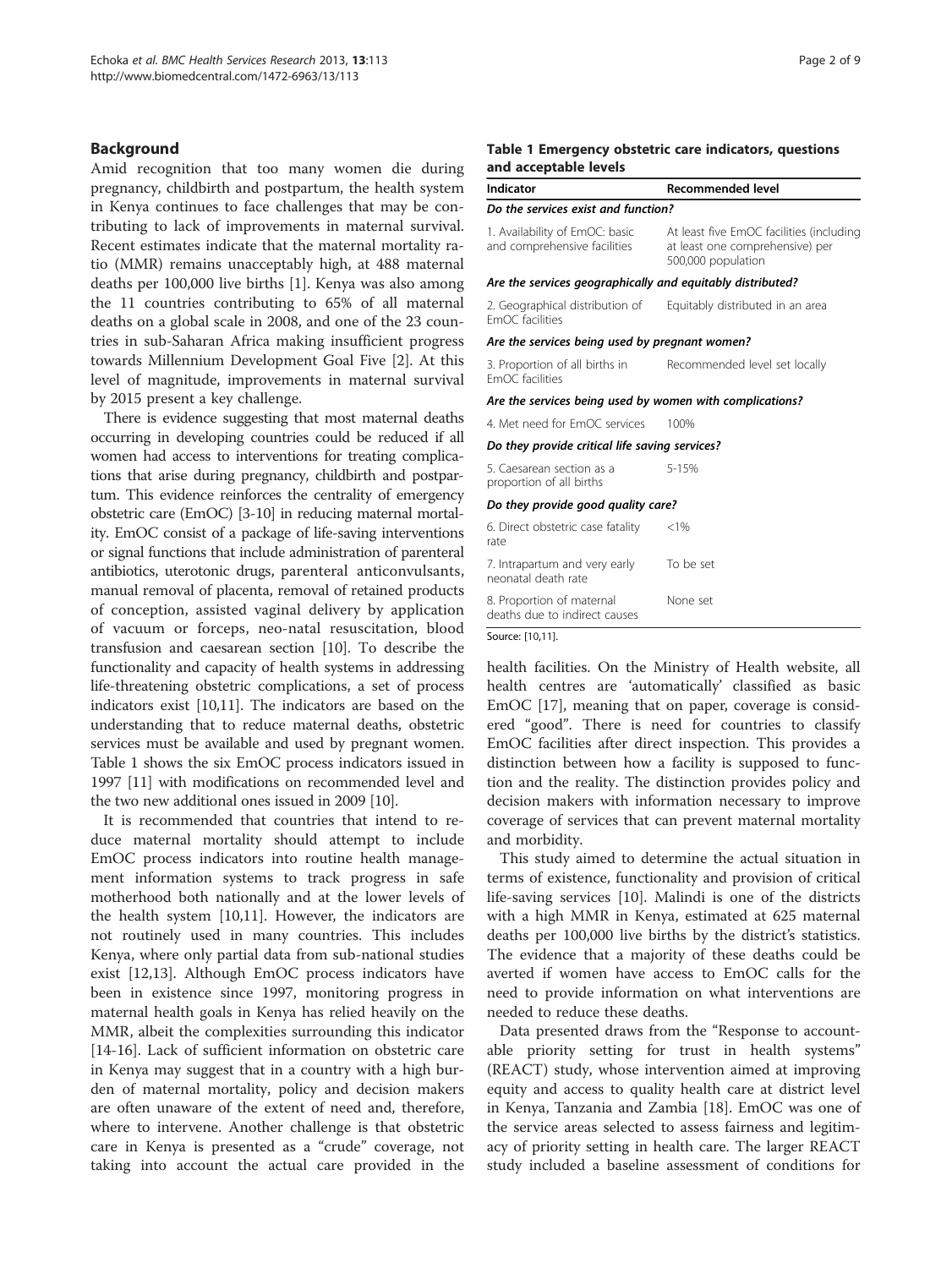fairness and participation (and thus legitimacy) of priority setting and other decision making in the district health services, including EmOC. This aimed to assess whether fairness and participation in decision making could have an influence on service output and outcome. Ideally, such changes were expected to emerge after an active promotion of the fairness conditions [[18\]](#page-8-0).

Findings from this study thus provide information to the district health management team on the actual availability of EmOC as opposed to theoretical coverage in the district. The findings may therefore indicate if there is need to improve priority setting processes, which influence decision making on how to achieve optimal coverage and access to life-saving obstetric services for pregnant women in the district.

# Methods

This was a facility-based cross-sectional survey, conducted between October and December 2010 in Malindi District, Kenya. The district is located in the southern coastal region, covering an area of 7, 792 square kilometers. Four divisions: Malindi, Langobaya, Marafa and Magarini constitute the district. The total population in the district was 400,514 people in 2009, with urban–rural distribution of 140,739 and 259,775 persons, respectively [[19](#page-8-0)]. Malindi division has a higher population density than the other three divisions as it has favourable topographic features and economic factors affecting human settlement. Malindi town, which is located in Malindi Division, has been labeled "Little Italy", with an estimated 3,000 Italian residents. The district has a total of 105 public and private health facilities [\[17\]](#page-8-0). Of these, 42 (40%) offer delivery services. The total fertility rate in the district was 4.8 children per woman of reproductive age and crude birth rate of 38.1/1000 [[20](#page-8-0)].

All the 42 facilities (private and public) that offer delivery services in Malindi District were listed for inclusion in the study. Since it was feasible to study all the facilities listed, no sampling was done. Two facilities were, however, not reached due to bad road conditions.

Although there are a total of eight process indicators, the study focused on the first, second and fifth indicators, since the aim of the study was to describe the actual situation in terms of existence and functionality of EmOC and provision critical life saving services. The first indicator examined the availability of EmOC. This was measured by obtaining data on the number of facilities that perform the complete set of signal functions. A standard tool was used to interview the in-charge of maternity unit, whether the nine signal functions had been performed at least once during the previous three months (Yes/No) [[10](#page-7-0)]. If any of the signal functions had not been performed, reasons were recorded. A review of facility registers to ascertain that the signal functions were performed was done. In addition, observations to indicate the availability of equipment and drugs were conducted.

A strict WHO definition of a basic EmOC facility is one that has performed all the first seven signal functions in the last three months. A comprehensive EmOC facility is one that has performed caesarean section and blood transfusion in addition to basic functions in the past three months. In some instances, a signal function such as assisted delivery, is not performed in some countries as a matter of policy. According to the WHO handbook of assessing EmOC, "If a signal function is systematically absent in a region, it is possible to use the designation comprehensive "minus one" or basic "minus one" as a temporary measure while policies are reviewed and programmatic interventions planned to remedy the lack" [[10](#page-7-0)].

The second indicator examined equity in distribution of facilities. This was achieved through mapping of facilities to identify gaps in geographical distribution of services and acknowledge added barriers such as distance to facilities. Geographical coordinates of different facilities were collected using a handheld Geographical Positioning System (GPS) device (Garmin eTrex). The device automatically logged in longitude and latitude values. Facility name, administrative location and type of facility were keyed in the device. The GPS data were downloaded into a spreadsheet and mapped onto an administrative map within ArcGIS 9.3 software environment. The map contained data from the survey department, with the most up to date official administrative boundaries. Road infrastructure and key features like settlements and water bodies were overlaid with the administration boundaries data to produce base maps. The GPS data were analysed in relation to administrative locality of facilities. This facilitated identification of underserved areas and approximate distance as an independent indicator of limitation to access. The conditions of roads and various terrain barriers were not considered since the buffer tool assumes a straight line distance function that would mean in real-time land travel. The buffer proximity analysis provided the shortest distance it would take to reach the comprehensive care facility.

The fifth indicator assessed the provision of critical life saving services for pregnant women as measured by caesarean section rates in the district. To obtain this data, a form was completed for every woman who underwent a caesarean section to obtain information on the indications for the intervention, geographical origin of the women and outcome for mother and newborn. The data were collected retrospectively for the periods  $1<sup>st</sup>$  January  $2008$  to  $31<sup>st</sup>$  December 2009. The data, together with district population figures [\[19](#page-8-0)] were used to calculate caesarean section rates by division and rural–urban residence of the women. The differences in rates between urban and rural women were compared using Pearson's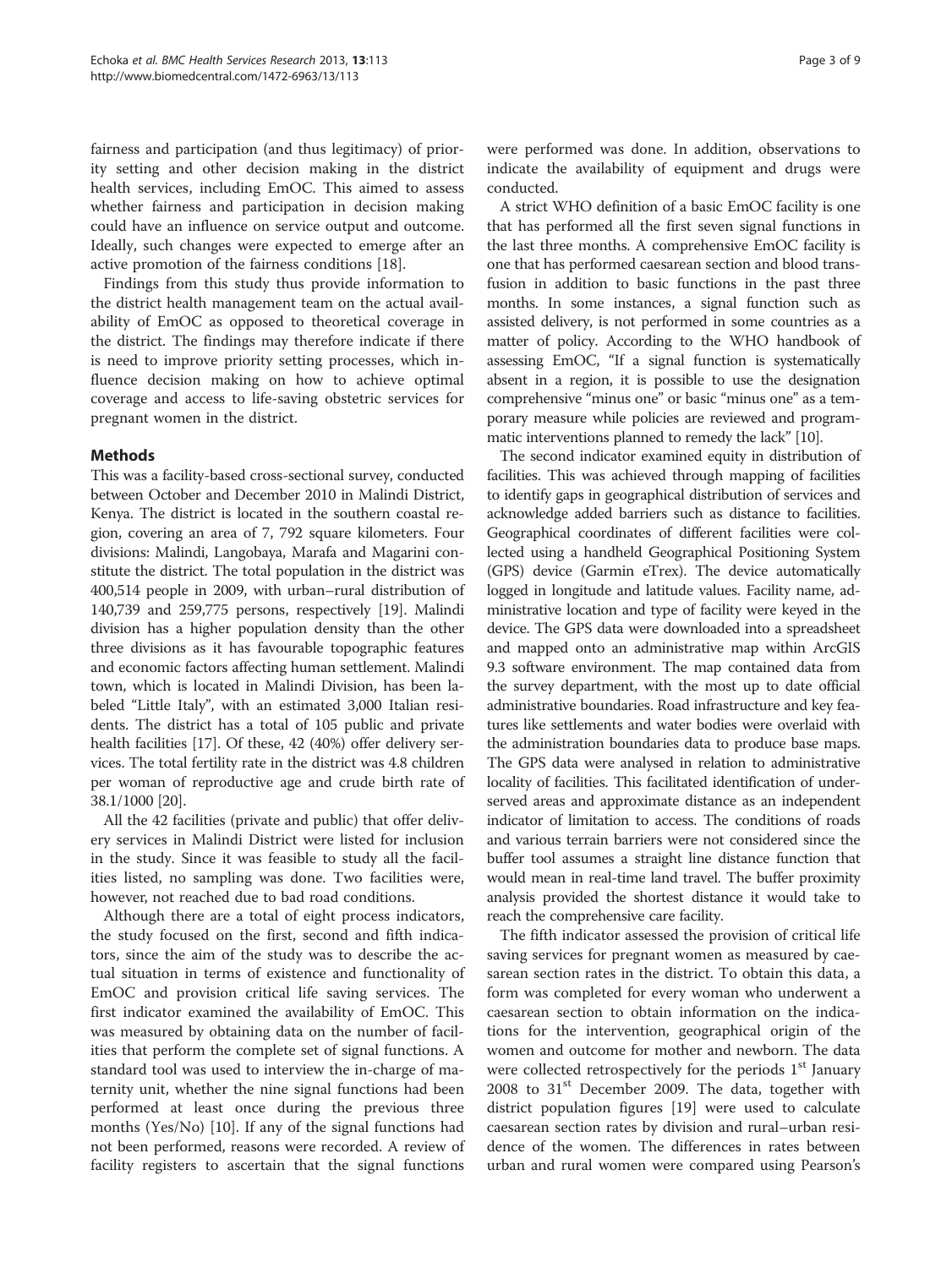Chi-square test of association. The strength of the association was estimated using odds ratios, with corresponding 95% confidence interval.

Approval to conduct this study was obtained from the Kenya Medical Research Institute's Ethical Review Committee (Scientific Steering Committee Number 1808). Written permission was obtained from the Medical Officer of Health in the district prior to visiting the health facilities. All data have been maintained as confidential and no individuals will be identified in dissemination of findings.

# Results

# Existence and functionality of emergency obstetric care

Among the 40 facilities assessed, three were hospitals, five were health centres while 32 were dispensaries. In terms of institutional deliveries, the numbers were higher in the government and hospital level facilities. Table 2 presents institutional deliveries in 2009 by facility ownership and level in the district.

In terms of existence of services, five of the 40 facilities assessed qualified as EmOC "minus one" (performing all nine signal functions except assisted vaginal delivery) [\[10](#page-7-0)]. These were the government hospital and two private hospitals, which qualified as comprehensive EmOC. Two government health centers qualified as basic EmOC. Table 3 shows the ratio of EmOC facilities to population size in Malindi District in 2010. With regard to the WHO recommendations, there should at least be five EmOC facilities for 500,000 inhabitants, with at least one being comprehensive. In this respect, with three hospitals and two health centres being EmOC, the WHO recommendation was met. However, going by the strict WHO definition of an EmOC facility, none of these facilities qualified since assisted vaginal delivery was not provided.

In terms of provision of signal functions, the least performed signal functions were administering parenteral antibiotics (2.9%) and parenteral anticonvulsants (5.7%). Uterotonic drugs (85.7%) and manual removal of placenta (40%) were most performed. Figure [1](#page-4-0) shows the contribution to health care in provision of basic signal functions by the 35 non-EmOC facilities. The dominant reasons for least-performing signal functions were no cases and lack of supplies.

Table 2 Distribution of institutional deliveries by facility ownership and level in 2009 in Malindi District, Kenya

| <b>Ownership Level</b> | Government | Private | <b>Voluntary</b> | Total |
|------------------------|------------|---------|------------------|-------|
| Hospital               | 2893       | 249     | $\qquad \qquad$  | 3142  |
| Health center          | 779        | 141     | $\qquad \qquad$  | 920   |
| Dispensary             | 1472       | 200     | 167              | 1839  |
| <b>Total</b>           | 5144       | 590     | 167              | 5901  |

| Table 3 Ratio of emergency obstetric care facilities to |
|---------------------------------------------------------|
| population size in 2010, Malindi District, Kenya        |

|                       | Ratio of facilities to<br>population | <b>Minimum</b><br>recommended<br>level |
|-----------------------|--------------------------------------|----------------------------------------|
| <b>Basic EmOC</b>     | 2.5/500 000                          | 4/500 000                              |
| Comprehensive<br>EmOC | 3.7/500 000                          | 1/500 000                              |
| Overall               | 6.2/500 000                          | 5/500 000                              |

# Geographical distribution of facilities

Figure [2](#page-4-0) shows the geographical inequities in distribution of EmOC facilities in the district. All the three hospitals offering comprehensive EmOC services and one of the two health centres offering basic EmOC services were located in Malindi Division, the main urban centre and administrative headquarters in the district. This area is served by a relatively well functioning public transport system and relatively adequate roads. The second basic EmOC facility was located in Magarini Division, which borders Malindi Division. This area is connected to the major trunk road with regular public transport. The two vast and remote divisions, Langobaya and Marafa, were not served by any EmOC facility and are not connected to any major trunk road with regular public transport. The average distance to the nearest EmOC facility was five kilometres in the urban area. Urban was defined as the area covered by 10 kilometres or less from the comprehensive EmOC facilities. For the rural areas, the average distance to the nearest comprehensive EmOC facility was 30 kilometres. Rural was defined as the area covered by more than 10 kilometres from the comprehensive EmOC facilities. Overall, Malindi Division had 19 facilities offering delivery services, Magarini had eight, Marafa had seven while Langobaya had six.

# Provision of sufficient life saving care: Caesarean section rates

A total of 539 and 687 forms were completed for women who underwent a caesarean section in the three comprehensive EmOC facilities in the district in 2008 and 2009 respectively. This amounted to over 90% of all surgical obstetric interventions performed in the hospitals in both 2008 and 2009. The most common indications for caesarean section were cephalopelvic disproportion and ante-partum haemorrhage. These accounted for 50.3% and 32% in 2008 and 54.6% and 27.7% in 2009, respectively.

The overall caesarean section rates were below the recommended level of 5%. These were 3.7% in 2008 and 4.5% in 2009. The rates were lower in the rural than in urban areas (2.1% vs. 6.8%; p < 0.001) in 2008 and (2.7% vs. 7.7%;p < 0.001) in 2009. Table [4](#page-5-0) shows the caesarean section rates by division while Table [5](#page-5-0) shows the rates by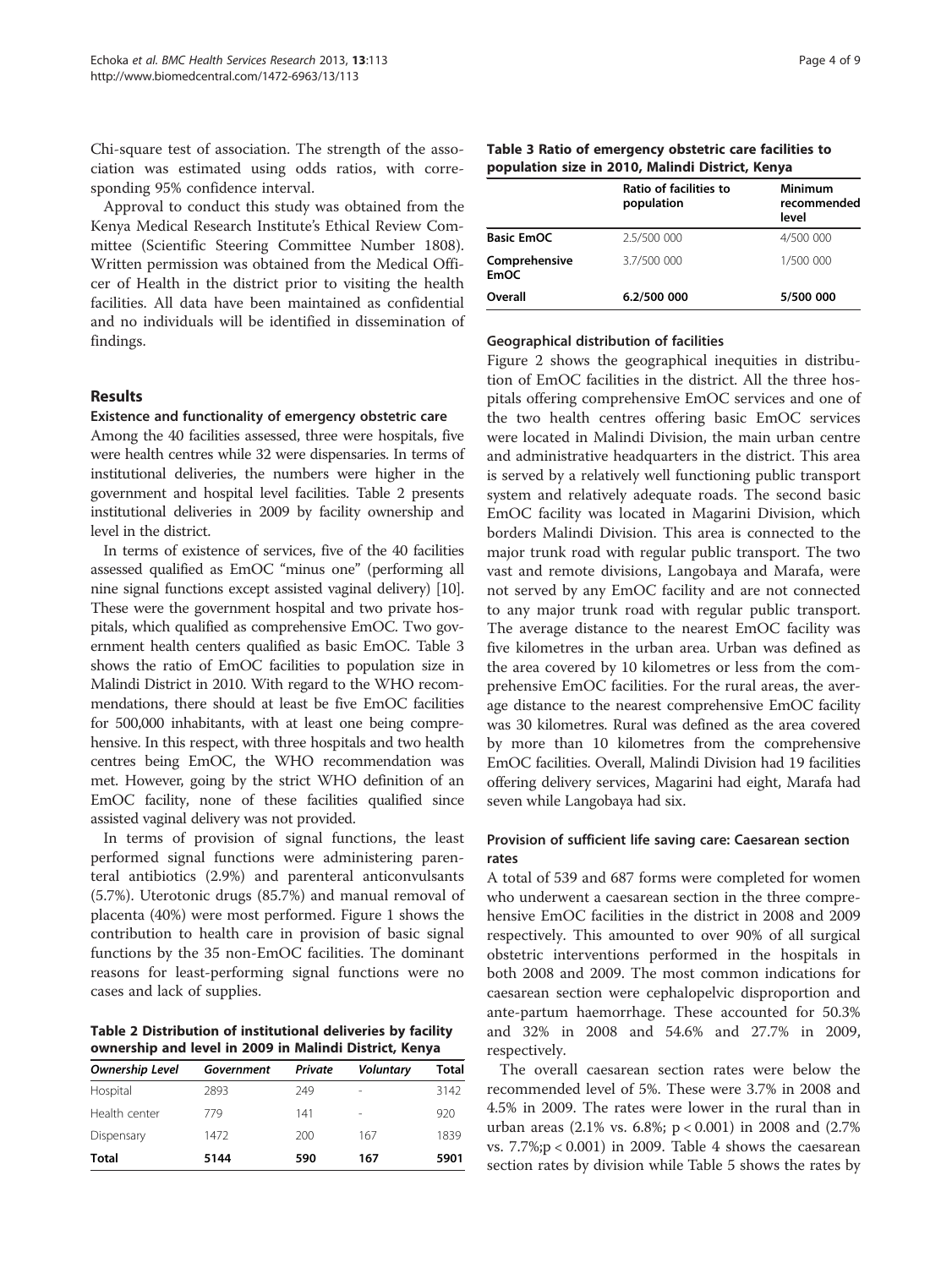<span id="page-4-0"></span>

rural–urban residence in the district. A notable decrease in caesarean sections rates in divisions far from comprehensive EmOC facilities were observed.

# **Discussion**

# Methodological issues and study limitations

This paper documents the application of EmOC process indicators to assess the actual existence, functionality and provision of life-saving obstetric services at district level in Kenya. Some limitations as well as methodological issues in the EmOC process indicators methodology were observed. The first limitation was related to the strict WHO categorisation of facilities as basic or comprehensive. This is based on the activities of a facility in the past three months. In this study, over 50% of facilities assessed had less than 60 deliveries in the previous three months. It is therefore not reasonable to presuppose that all seven signal functions would have been

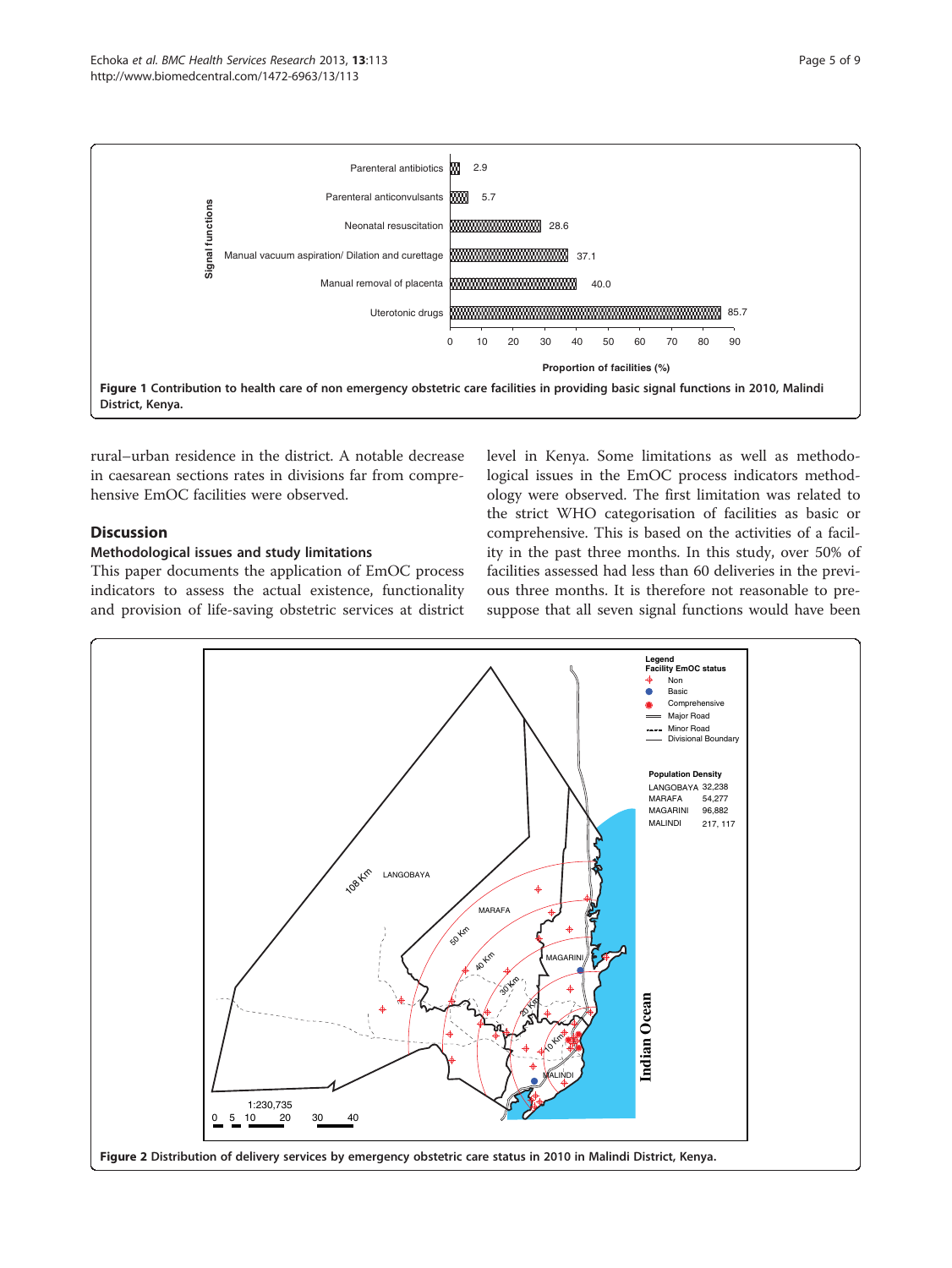<span id="page-5-0"></span>Table 4 Caesarean section rates by divisions in Malindi **District** 

|                 | Expected<br>births | C-section<br>performed | C-section<br>rate | <b>Estimated mean</b><br>distance in kilometres<br>to comprehensive<br><b>EmOC</b> facility |
|-----------------|--------------------|------------------------|-------------------|---------------------------------------------------------------------------------------------|
| 2008            |                    |                        |                   |                                                                                             |
| <b>Division</b> |                    |                        |                   |                                                                                             |
| Malindi         | 7534               | 436 (80.9%)            | 5.8%              | 5                                                                                           |
| Magarini        | 3578               | 84 (15.6%)             | 2.3%              | 10                                                                                          |
| Langobaya       | 1272               | 13 (2.4%)              | 1.0%              | 20                                                                                          |
| Marafa          | 2302               | $6(1.1\%)$             | 0.3%              | 30                                                                                          |
| <b>Total</b>    | 14,686             | 539                    | 3.7%              |                                                                                             |
| 2009            |                    |                        |                   |                                                                                             |
| <b>Division</b> |                    |                        |                   |                                                                                             |
| Malindi         | 8272               | 541 (78.7%)            | 6.5%              | 5                                                                                           |
| Magarini        | 3691               | 105 (15.3%)            | 2.8%              | 10                                                                                          |
| Langobaya       | 1228               | 12 (1.7%)              | 1.0%              | 20                                                                                          |
| Marafa          | 2068               | 20 (2.9%)              | 1.0%              | 30                                                                                          |
| Total           | 15,259             | 687                    | 4.5%              |                                                                                             |

conducted within this period in these facilities. An extension of the period to six months would perhaps have given a chance to facilities that had the capacity to provide basic EmOC but did not qualify due to low deliveries. Secondly, the strict WHO criteria do not acknowledge the significant contribution to health care of facilities missing perhaps only one or two signal functions. Similar limitations in the EmOC process indicators methodology are documented elsewhere [\[21-23](#page-8-0)]. Thirdly, this paper is mainly descriptive and may not adequately provide a rigorous statistical appraisal of the findings. This limitation is however within the acceptable WHO concept of assessing the availability of EmOC [[10\]](#page-7-0). Further, description of service level as provided

Table 5 Caesarean section rates by rural and urban area of Malindi District

|              | <b>Expected</b><br><b>births</b> | N° of C-section<br>performed | C-section<br>rate | OR (95% CI);<br>p-value                         |
|--------------|----------------------------------|------------------------------|-------------------|-------------------------------------------------|
| 2008         |                                  |                              |                   |                                                 |
| Urban        | 4875                             | 332                          | 6.8%              | $3.39$ <sup>*</sup> (2.83 – 4.06);<br>p < 0.001 |
| Rural        | 9811                             | 207                          | 2.1%              | Reference                                       |
| Total        | 14,686                           | 539                          | 3.7%              |                                                 |
| 2009         |                                  |                              |                   |                                                 |
| Urban        | 5470                             | 426                          | 7.8%              | $3.17$ * (2.70 – 3.72);<br>p < 0.001            |
| Rural        | 9789                             | 261                          | 2.7%              | Reference                                       |
| <b>Total</b> | 15,259                           | 687                          | 4.5%              |                                                 |

\* A pregnant woman with a complication requiring caesarean section in the urban area was up to 3 times more likely to access the intervention compared to a rural counterpart.

in this paper provides a simple and clear message to decision makers and users and, therefore, no need for sophisticated statistical tests than necessary. Finally, the use of GIS buffer tool to estimate the distance women had to travel to reach the comprehensive care facility was a major limitation. The technique can be extremely misleading since the buffer tool assumes straight line distance, not taking into account road conditions and various terrain barriers.

## Existence and functionality of EmOC services

Health centres in Kenya are required to provide basic signal functions and are theoretically classified as basic EmOC facilities [\[17,24\]](#page-8-0). The Ministry of Health therefore 'automatically' classifies the five health centre level facilities in the district as basic EmOC [\[17](#page-8-0)]. The reality on the ground as evidenced in this study is however different. Only two of the five health centres expected to provide basic EmOC services qualified. A similarity illustrating theoretical coverage of facilities versus reality is provided in Uganda where, in 2003, results of an EmOC assessment showed that 21 (65%) of the 32 hospitals were comprehensive, while only five (4%) of the 129 Health centres functioned at their intended level [\[25](#page-8-0)]. The Uganda study is cited in the WHO handbook to show the difference between the way a facility is supposed to function and what it actually provides [\[10](#page-7-0)]. This highlights the need to classify facilities after direct inspection as opposed to theoretical coverage, which can be extremely misleading. In Kenya, by not taking the real definition of EmOC into account, EmOC coverage is often an overestimate.

The EmOC certification level requires that all signal functions are present [\[10\]](#page-7-0). Findings from this study, however, show that none of the facilities were "strictly" EmOC in the absence of assisted vaginal delivery by vacuum or forceps. Similar observations, showing that assisted vaginal delivery is a rare procedure, are documented in other sub-national studies in Kenya [\[12,13,](#page-7-0)[26](#page-8-0)-[28](#page-8-0)]. This is despite vacuum extraction being included in the minimum package for maternal health services at health centre and hospital level facilities [\[24,29\]](#page-8-0). Lack of the procedure implies that women who might benefit from this intervention are delivered by caesarean section. It is not clear why assisted vaginal delivery by vacuum is not offered as per the Ministry of Health and WHO specifications, yet there are observations that experienced midwives and nurses can perform the procedure at a basic EmOC facility [[30](#page-8-0)]. In addition, anaesthesia is not required as with caesarean section and the potential risks associated with major haemorrhage and prolonged hospital stay are fewer [[31](#page-8-0)]. Vacuum and forceps are also less invasive and inexpensive options in many situations [\[30\]](#page-8-0). Considering that comprehensive EmOC facilities are not easily accessible to rural women, vacuum extraction would be a more suitable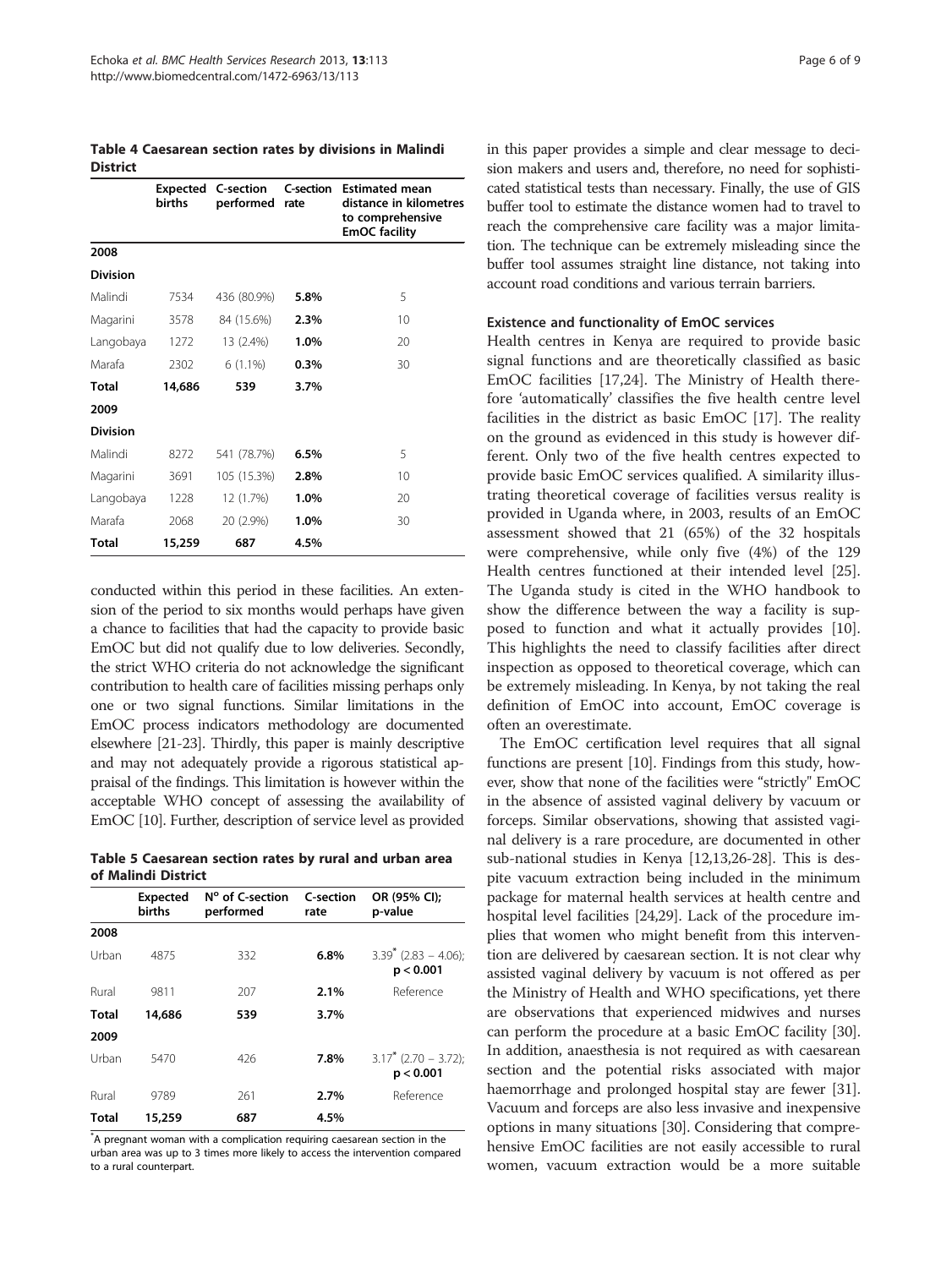option than caesarean section for women requiring a lifesaving procedure in Malindi District and similar settings in Kenya. In Rwanda, a study revealed that under adequate supervision and immediate caesarean section back-up, vacuum deliveries conducted by competent mid-level providers are safe, making life-saving services more accessible and affordable for low-income households and rural populations [\[32\]](#page-8-0).

The finding on lack of assisted vaginal delivery in this study and similar observations in other settings in Kenya highlight the need for further research to assess the status of the intervention in the country. This is necessary to provide information that may guide a review of maternal health guidelines to remedy the lack of this lifesaving intervention in Kenya. Bridging this gap will contribute to strengthening the health system capacity to treat obstetric emergencies. There is also need to revisit the training policy on maternal health, given that midwives and clinical officers in Kenya are not currently trained to perform assisted vaginal delivery [\[33\]](#page-8-0).

Comparable findings on availability of EmOC are reported in Kenya. The two Kenya Service Provision Assessment surveys of 2004 and 2010 found EmOC coverage to be below the recommended levels [[12,13](#page-7-0)]. Similar to this study, adequate coverage in comprehensive EmOC facilities, but shortage of basic facilities was reported in North Eastern Province [[26](#page-8-0)]. In the Nairobi's informal settlements, among the facilities offering delivery services, only 40% were offering EmOC [[27](#page-8-0)]. In West Pokot, although two facilities offered caesarean section and blood transfusion, no facility offered a complete set of signal functions in 2007 [\[28](#page-8-0)]. While the EmOC certification criteria is biased against facilities with capacity to provide EmOC but miss two or three signal functions perhaps due to few deliveries, their contribution should not be ignored. The analysis of signal functions by facilities that do not qualify the EmOC status as instituted in this study, not only illustrates the contribution to healthcare of these facilities, but also makes it possible to show which signal functions are not being performed adequately. This information can guide decision making on which areas require strengthening to achieve maximum gains in mortality and morbidity reduction. In this regard, the finding that signal functions were least performed due to low cases implies the need to determine whether it is because of low facility deliveries or if it a problem of access related issues, like costs and distance.

#### Equity in geographical distribution of EmOC facilities

Equity in service provision, which entails fair distribution, access and use between population groups [[34](#page-8-0),[35](#page-8-0)] is regarded as a measure of health system performance [[36,37\]](#page-8-0). Although the optimal requirement of comprehensive EmOC facilities was met in this study, reaching

them was a challenge for women in rural areas. While it is logical that such facilities are located in the urban areas [[38](#page-8-0),[39](#page-8-0)] because of population density and presence of good infrastructure, it is clearly unfair to rural women. Except if compensated by an effective referral infrastructure that includes adequate good roads, communication and emergency transport. In view of the urgency and unpredictability of maternal complications, the inequities in access to care facilities in this study portray serious implications for women living in the underserved areas. These women have to travel over 30 kilometres to reach a comprehensive EmOC facility. Consequently, their chances of surviving an obstetric emergency are greatly reduced. Travel delay also means that the women arrive at the facility in such severe conditions that it may be difficult to save their lives [[34](#page-8-0)]. If indeed policy and decision makers in countries with high maternal mortality are committed to the statement that "no woman should die while giving birth", there is need to improve equitable access to life saving interventions for women in under served areas. Geographical mapping of care facilities as instituted in this study can guide decision making on which facilities may benefit from upgrading to achieve the optimal coverage in an area [\[37,40\]](#page-8-0). Possibly, upgrading the health centre in Marafa Division to comprehensive and a dispensary in Langobaya Division to basic EmOC status or strengthening the referral infrastructure could contribute to fair distribution and access to obstetric care in the district. Upgrading should additionally involve providing the neccesary equipment and supplies to provide the services.

The relative lack of access to life-saving services for rural women as observed in this study is documented in other developing countries [[21,40](#page-8-0)]. Similar, analysis of EmOC in countries with high and moderate levels of maternal mortality show that even as EmOC facilities meet the recommended levels, concerns surrounding equity and geographical accessibility are raised [\[40](#page-8-0)]. Similarly in this study, the question whether EmOC services exist and function and if the services are geographically and equitably distributed cannot be answered affirmatively for the rural areas.

#### Need for critical life-saving services

Caesarean sections are regarded as the simplest ways of measuring the need for critical life-saving services [[7,8,](#page-7-0)[41\]](#page-8-0). In this study, the overall caesarean section rates in the district were below the recommended levels. Similar findings on low caesarean section rates are observed in other developing countries [[21,27,42](#page-8-0)-[46\]](#page-8-0). The differences in physical access to the comprehensive EmOC facility by women in the district undoubtedly explain the variations in caesarean section rates between the four divisions and urban–rural areas to a great extent. From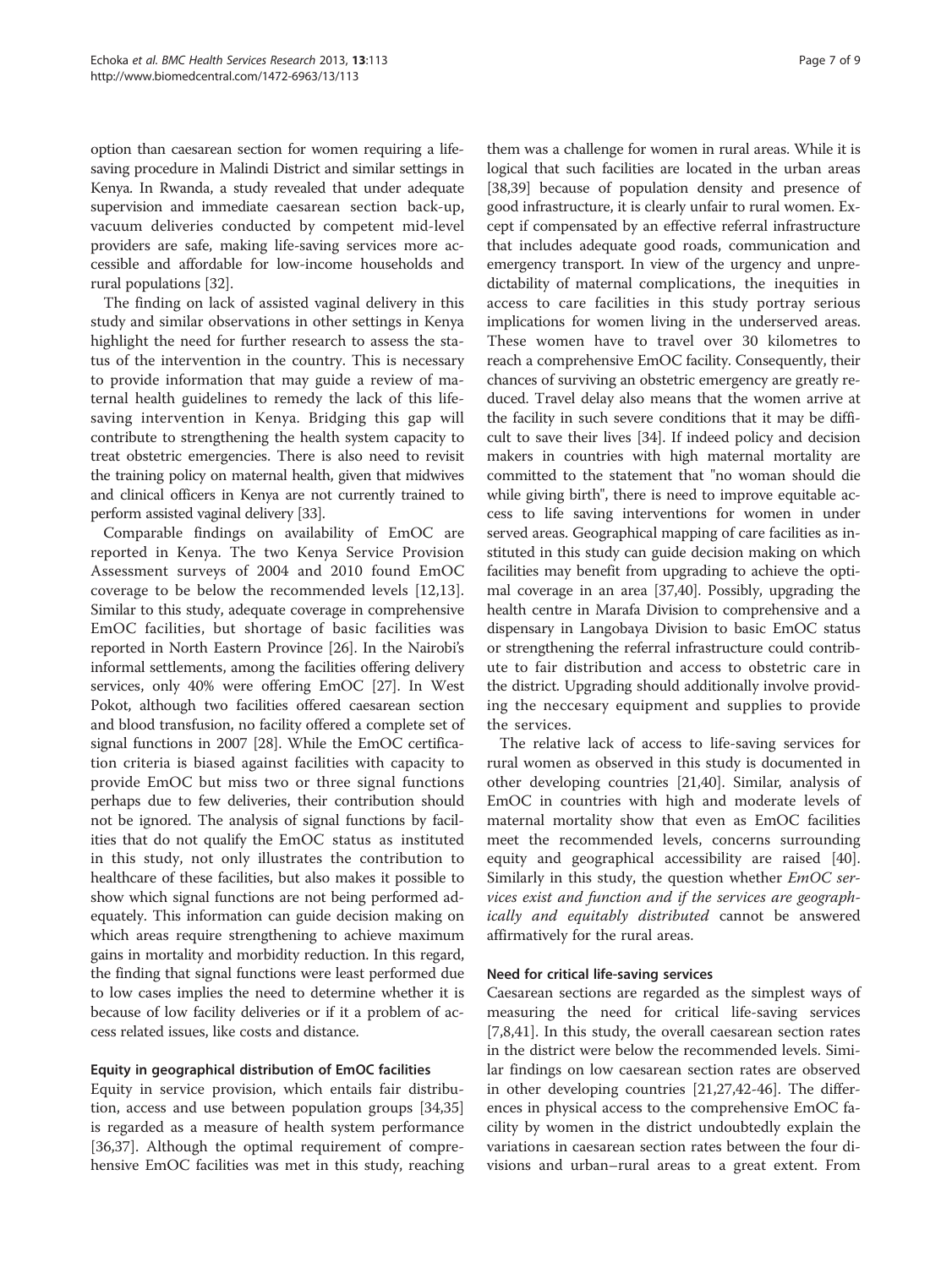<span id="page-7-0"></span>the findings, a pregnant woman with a complication requiring caesarean section in the urban area was up to three times more likely to access the intervention compared to her rural counterpart. Perhaps by availing vacuum extraction, women with prolonged second stage of labor in the rural areas can benefit from the intervention instead of travelling long distances to access the comprehensive EmOC facilities. Findings on low caesarean section rates among women in the rural areas are reported in other studies in Kenya and Tanzania [\[44,47,48](#page-8-0)]. It is observed that caesarean section rates is a valuable process indicator for identifying gaps in obstetric care and may be used for advocating improvements for healthcare to the relevant authorities [\[42,47](#page-8-0)]. Thus, the variation between caesarean section rates in urban and rural areas observed in this study may indicate the need to upgrade some facilities to achieve good coverage in the rural areas. This alone, may however not increase use of life-saving services for rural women given that in this setting, the proportion of home deliveries is 84 percent (REACT data, unpublished). Sensitising the community to promptly seek care in the event of obstetric complications may be necessary to achieve optimal utilisation of life-saving services in the district.

# Conclusion

The EmOC process indicators methodology as applied in this study highlights the gaps in availability of services likely to reduce maternal mortality. The need to improve local priority setting and decision making towards achieving optimal coverage of life-saving obstetric interventions for pregnant women in the district is strongly recommended. The EmOC process indicators methodology may not have been entirely appropriate to assess availability of EmOC in a setting with low facility deliveries as Malindi District. As such, modifications to extend the three-month assessment period to six months may be required in similar settings. This will value the contribution to health care of facilities with capacity to provide EmOC, but which do not qualify due to few deliveries.

#### Abbreviations

EmOC: Emergency Obstetric Care; GPS: Geographical Positioning System; MMR: Maternal Mortality Ratio; REACT: Response to Accountable priority setting for Trust in health systems; WHO: World Health Organisation.

#### Competing interests

The authors declare that they have no competing interests.

#### Authors' contributions

EE was involved in the study design, data collection, analysis and initiated the manuscript. YK coordinated data collection and critically revised the manuscript. DD participated in the study conception, analysis and critically revised the manuscript. AM contributed substantially to writing and critically revising the manuscript. BEO co-coordinated the work package on EmOC and critically revised the manuscript. JB and OEO initiated and coordinated the overall "REACT" study and contributed substantially to editing of this manuscript. MM participated in data analysis and critically revised the manuscript. RM contributed to critically revising the manuscript. All authors read and approved the final manuscript.

#### Acknowledgements

We acknowledge the Director KEMRI for granting the permission to conduct the study and financial support through the KEMRI Internal Research Grant (No. IRG/004). We acknowledge the REACT study collaboration and funding, through the European Union sixth framework programme (INCO-2003-A.1.2, contract PL517709) for REACT project. This research was partially funded by an African Doctoral Dissertation Research Fellowship award offered by the African Population and Health Research Center (APHRC) in partnership with the International Development Research Centre (IDRC). We thank the Medical Officer of Health, Malindi District and all the health workers who participated in data collection. We acknowledge Bruno Marchal for the scientific coordination of permits to access the REACT project data.

#### Author details

<sup>1</sup> Centre for Public Health Research Institute, Kenya Medical Research Institute (KEMRI), P.O. Box 20752-00202, Nairobi, Kenya. <sup>2</sup>Woman and Child Health Research Center, Department of Public Health, Institute of Tropical Medicine Nationalestraat 155, Antwerpen 2000, Belgium. <sup>3</sup>Department of Food Science, Jomo Kenyatta University of Agriculture and Technology, PO Box 62000-00200, Nairobi, Kenya. <sup>4</sup>Centre for International Health, University of Bergen, PO Box 7804, Bergen N-5020, Norway. <sup>5</sup>Department of Obstetrics and Gynaecology, Sørlandet Hospital, Flekkefjord, Norway. <sup>6</sup>Centre for Health Research and Development, Faculty of Health and Medical Sciences, University of Copenhagen, Thorvaldsensvej 57, Frederiksberg DK 1871, Denmark.

#### Received: 11 September 2012 Accepted: 19 March 2013 Published: 25 March 2013

#### References

- Kenya National Bureau of Statistics, ICF Macro: Kenya Demographic and Health Survey 2008–09. Calverton, Maryland: Kenya National Bureau of Statistics, ICF Macro; 2010.
- 2. WHO, UNICEF, UNEPA and the World Bank: Trends in maternal mortality 1990–2008: estimates developed by WHO, UNICEF, UNFPA and The World Bank. Geneva: World Health Organization; 2010.
- 3. UON Network: Tackling Unmet Needs for Major Obstetric Interventions. Part 1: Concepts, General Principles and International Network. [[http://www./uonn.](http://www./uonn.org/pdf/Guide1.pdf) [org/pdf/Guide1.pdf\]](http://www./uonn.org/pdf/Guide1.pdf). Accessed March 2013.
- 4. Prual A, Bouvier-Colle MH, de Bernis L, Breart G: Severe maternal morbidity from direct obstetric causes in West Africa: incidence and case fatality rates. Bull World Health Organ 2000, 78:593–602.
- 5. Koblinsky MA: Reducing Maternal Mortality. Learning from Bolivia, China, Egypt, Honduras, Indonesia, Jamaica, and Zimbabwe. Washington, D.C: The World Bank; 2003.
- 6. WHO, ICM and FIGO: Making Pregnancy Safer: The Critical Role of the Skilled Attendant. A Joint Statement by WHO, ICM, and FIGO. Geneva: World Health Organization; 2004.
- 7. Paxton A, Maine D, Freedman L, Fry D, Lobis S: The evidence of emergency obstetric care. Int J Gynecol Obstet 2005, 88:181-193.
- 8. Campbell OM, Graham WE: Strategies for reducing maternal mortality: getting on with what works. Lancet 2006, 368(9543):1284–1299.
- 9. Ronsmans C, Graham WE: Maternal Survival 1-Maternal mortality: who, when, where, and why. Lancet 2006, 368:1284–1299.
- 10. WHO, UNICEF, UNFPA and AMDD: Monitoring emergency obstetric care: a handbook. Geneva: World Health Organisation; 2009.
- 11. UNICEF, WHO, UNFPA: Guidelines for monitoring the availability and use of obstetric services. New York: United Nations Children Fund; 1997. [<http://www.amddprogram.org/v1/resources/UNGuidelinesEN.pdf>]. Accessed March 2013.
- 12. National Coordinating Agency for Population and Development, Ministry of Heath, Central Bureau of Statistics, ORC Macro: Kenya Service Provision Assessment Survey 2010. Nairobi-Kenya: National Coordinating Agency for Population and Development, Ministry of Heath, Central Bureau of Statistics, ORC Macro; 2011.
- 13. National Coordinating Agency for Population and Development, Ministry of Heath, Central Bureau of Statistics, ORC Macro: Kenya Service Provision Assessment Survey 2004. Nairobi-Kenya: National Coordinating Agency for Population and Development, Ministry of Heath, Central Bureau of Statistics, ORC Macro; 2005.